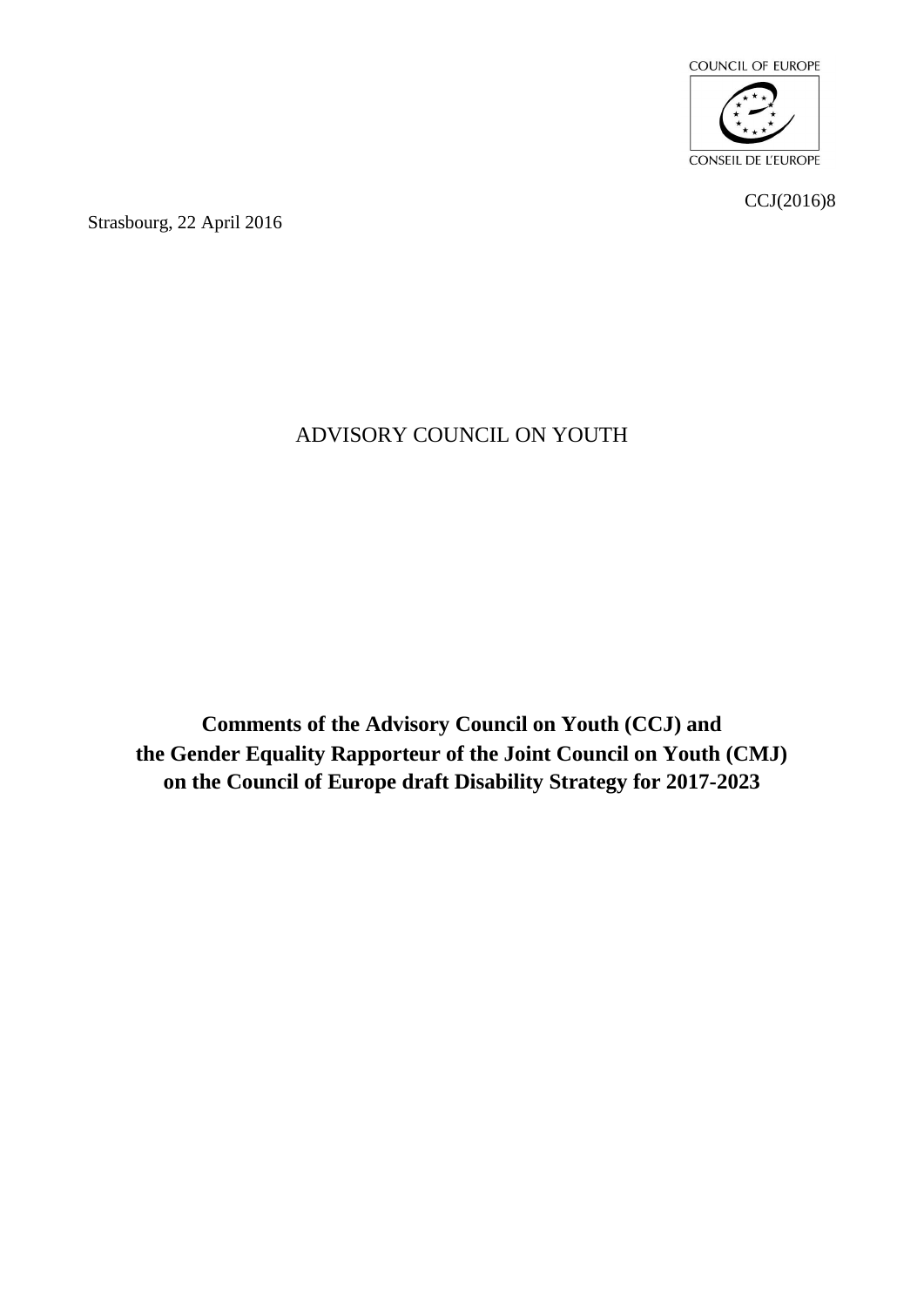The comments of the Advisory Council on Youth (CCJ) and the Gender Equality Rapporteur of the Joint Council on Youth (CMJ) on the CoE draft Disability Strategy 2017-2013 are provided below. No comments of the European Steering Committee for Youth (CDEJ) were received.

| <b>Amended section</b>                                                                                                                                                                                        | <b>Comment/s</b>                                                                                                                                                                                                                                                                                                                                                                                                                                                                                                                                                                                                                                                                                                                                                                                                                                                                                                                                                                        |
|---------------------------------------------------------------------------------------------------------------------------------------------------------------------------------------------------------------|-----------------------------------------------------------------------------------------------------------------------------------------------------------------------------------------------------------------------------------------------------------------------------------------------------------------------------------------------------------------------------------------------------------------------------------------------------------------------------------------------------------------------------------------------------------------------------------------------------------------------------------------------------------------------------------------------------------------------------------------------------------------------------------------------------------------------------------------------------------------------------------------------------------------------------------------------------------------------------------------|
| 1.1. Introduction (addition to<br>the point 3)                                                                                                                                                                | The Advisory Council on Youth of the Council of Europe<br>welcomes the emphasis that the rights of persons with disabilities<br>need special attention as many refugees and asylum seekers are<br>persons with disabilities. It is important to recognise that children<br>and young refugees and asylum seekers with disabilities are at a<br>greater risk of sexual and physical abuse, neglect, abandonment,<br>exploitation, health concerns and risk of family separation as well<br>as them being more likely to be excluded from education and<br>accommodation of their access needs. <sup>1</sup>                                                                                                                                                                                                                                                                                                                                                                              |
| 1.2. Council of Europe and<br><b>Rights of Persons with</b><br>Disabilities (addition to the<br>full list of Recommendations<br>on disability related issues by<br>Council of Europe organs if<br>applicable) | In 2009, the Committee of Ministers of the Council of<br>$\bullet$<br>Europe adopted the Recommendation CM/Rec(2009)9 on<br>the education and social inclusion of children and young<br>people with autism spectrum disorders. <sup>2</sup><br>In 2010 The Committee of Ministers adopted the<br>$\bullet$<br>Recommendation CM/Rec(2010)2 on<br>deinstitutionalization and community living of children<br>with disabilities. $3$<br>In 2013, the Committee of Ministers of the Council of<br>Europe adopted the Recommendation CM/Rec(2013)2 on<br>ensuring full inclusion of children and young persons with<br>disabilities into society. <sup>4</sup> Its accompanying Report on<br>social inclusion of children and young people with<br>disabilities was also prepared <sup>5</sup> .<br>in 2012 the Council of Europe Youth Department's<br>Consultative Meeting on "Inclusion of Youth with<br>Disabilities in the Youth Activities of the Council of<br>Europe <sup>b</sup> " |
| Universal Design<br>2.2.<br>and<br><b>Reasonable Accommodation</b><br>(addition to points 28 and 29)                                                                                                          | It is suggested that the Draft Strategy recognises and maintains<br>that while a Universal Design approach is the way forward and<br>takes the diverse needs of people into account to a great extent, it<br>should not exclude assistive devices for particular groups of<br>persons with disabilities where this is needed. This clearly<br>establishes assistive technologies as a distinct category which<br>should be promoted in addition to Universal Design.                                                                                                                                                                                                                                                                                                                                                                                                                                                                                                                    |

<sup>&</sup>lt;sup>1</sup> The Women's Refugee Commission, 2013, UNHCR, 2010

1

<sup>&</sup>lt;sup>2</sup> [https://search.coe.int/cm/Pages/result\\_details.aspx?ObjectID=09000016805d046f](https://search.coe.int/cm/Pages/result_details.aspx?ObjectID=09000016805d046f)

<sup>&</sup>lt;sup>3</sup> [https://search.coe.int/cm/Pages/result\\_details.aspx?ObjectID=09000016805cfa92](https://search.coe.int/cm/Pages/result_details.aspx?ObjectID=09000016805cfa92)<br><sup>4</sup> [https://search.coe.int/cm/Pages/result\\_details.aspx?ObjectID=09000016805c75de](https://search.coe.int/cm/Pages/result_details.aspx?ObjectID=09000016805c75de)

<sup>&</sup>lt;sup>5</sup> Heinen, H. (2013). Social inclusion of children and young people with disabilities.

<sup>&</sup>lt;sup>6</sup>https://www.coe.int/t/dg4/youth/Source/Resources/Documents/2012 Consultative Meeting Inclusion disabilities.pdf

<sup>&</sup>lt;sup>7</sup> Article 2, UNCRPD<http://www.un.org/disabilities/convention/conventionfull.shtml>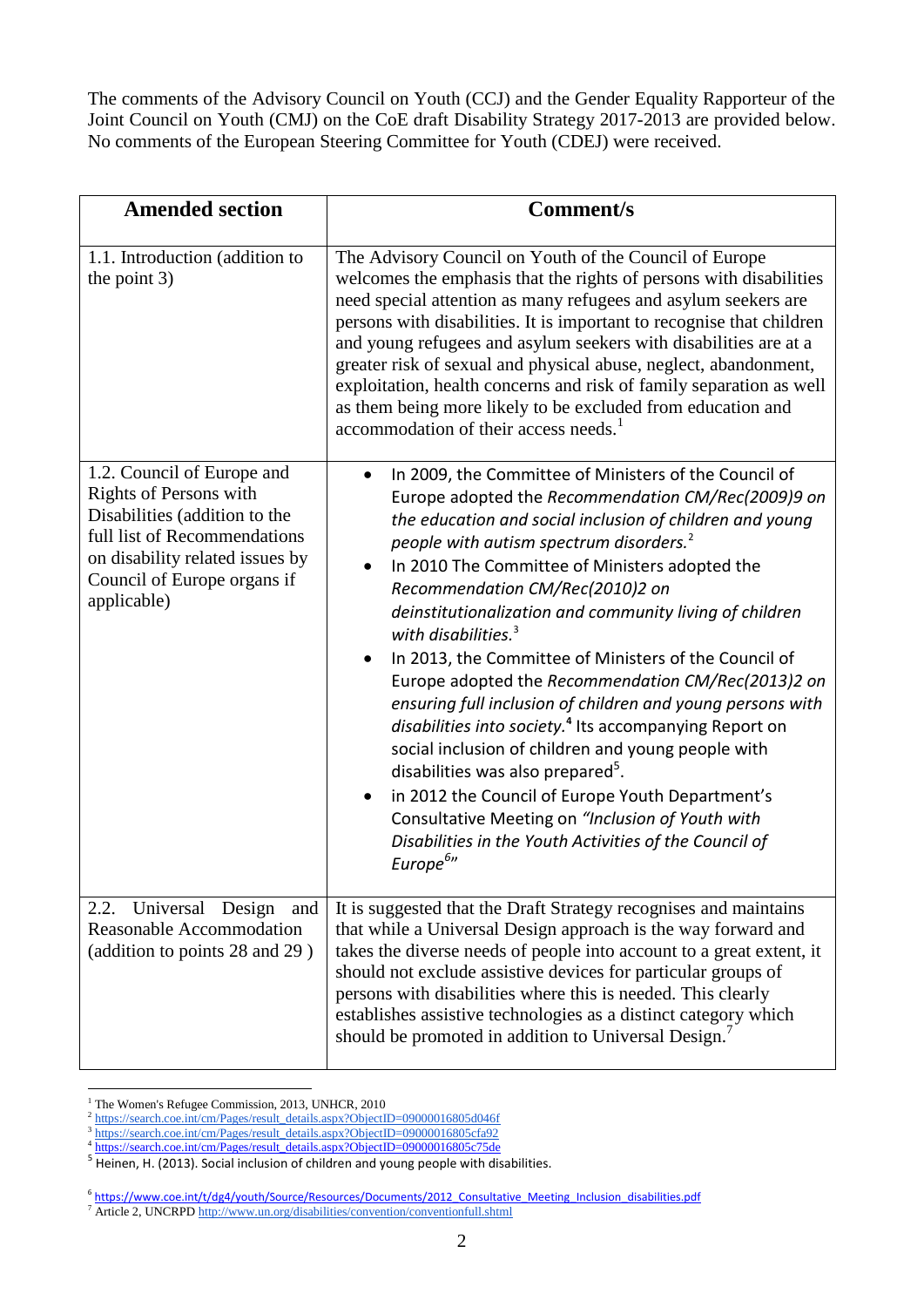| 2.3. Gender perspective    | In addition to disability, gender often plays a prominent role                                                                                                                                                                                                                                                                                                                                                                                                                                                                                                                                                                                                                                                                                                                                                                                                                                                                                                                                            |
|----------------------------|-----------------------------------------------------------------------------------------------------------------------------------------------------------------------------------------------------------------------------------------------------------------------------------------------------------------------------------------------------------------------------------------------------------------------------------------------------------------------------------------------------------------------------------------------------------------------------------------------------------------------------------------------------------------------------------------------------------------------------------------------------------------------------------------------------------------------------------------------------------------------------------------------------------------------------------------------------------------------------------------------------------|
| (addition to the point 30) | when persons with disabilities experience discrimination and can<br>constitute additional barriers to their participation in the society.<br>Attitudes towards disabled persons also depend on whether the<br>gender of disabled persons is perceived negatively or positively<br>by the society <sup>8</sup> .                                                                                                                                                                                                                                                                                                                                                                                                                                                                                                                                                                                                                                                                                           |
|                            | Addition/change to point 30<br>Gender equality means an equal visibility, empowerment and<br>participation of all genders in all spheres of public and private<br>life. It requires an active and insistent commitment of all member<br>states and stakeholders, to ensure equal access to rights and<br>resources for all genders.                                                                                                                                                                                                                                                                                                                                                                                                                                                                                                                                                                                                                                                                       |
|                            | The Advisory Council on Youth is extremely concerned to see<br>that there is an emphasis on "the complementarity of women and<br>men and their diverse roles in society" in the draft strategy text.<br>In many contexts, the discourse of complementarity is employed<br>by conservative forces to maintain traditional gender roles and<br>division of labour between men and women (i.e. women as<br>mothers, house wives responsible for house work and in contrast<br>men as the bread winners, decision makers, leaders etc.). The<br>Advisory Council highly recommends removing the phrase "the<br>complementarity of women and men and their diverse roles in<br>society" altogether from the text and replace it with the concept<br>of gender equality and emphasise the necessity to ensure the<br>equal access to rights and resources for all genders.                                                                                                                                      |
|                            | The Advisory Council on Youth highly recommends the Council<br>of Europe Group of Experts on the Rights of Persons with<br>Disabilities (CAHDPH) considers:<br>addressing the urgent need for commitment of member<br>states and other stakeholders to take comprehensive<br>measures in order to combat and prevent higher rates of<br>gender-based violence, sexual abuse, neglect,<br>maltreatment and exploitation that is experienced by<br>women, girls and LGBTIs with disabilities,<br>emphasising the need for the empowerment and<br>٠<br>capacity development of women and girls with<br>disabilities, including leadership and their participation in<br>political, economic and social decision making processes.<br>emphasising that it is essential to incorporate gender<br>$\bullet$<br>perspective in all aspects of the Council of Europe's work<br>on disability in order to advance the rights of women<br>with disabilities in the society and strengthen inclusive<br>development. |
|                            | The Advisory Council on Youth wants to remind that there are<br>disabled individuals who are not identified as man or woman.                                                                                                                                                                                                                                                                                                                                                                                                                                                                                                                                                                                                                                                                                                                                                                                                                                                                              |

 8 [https://www.coe.int/t/dg4/youth/Source/Resources/Publications/Gender\\_Matters\\_en.pdf](https://www.coe.int/t/dg4/youth/Source/Resources/Publications/Gender_Matters_en.pdf)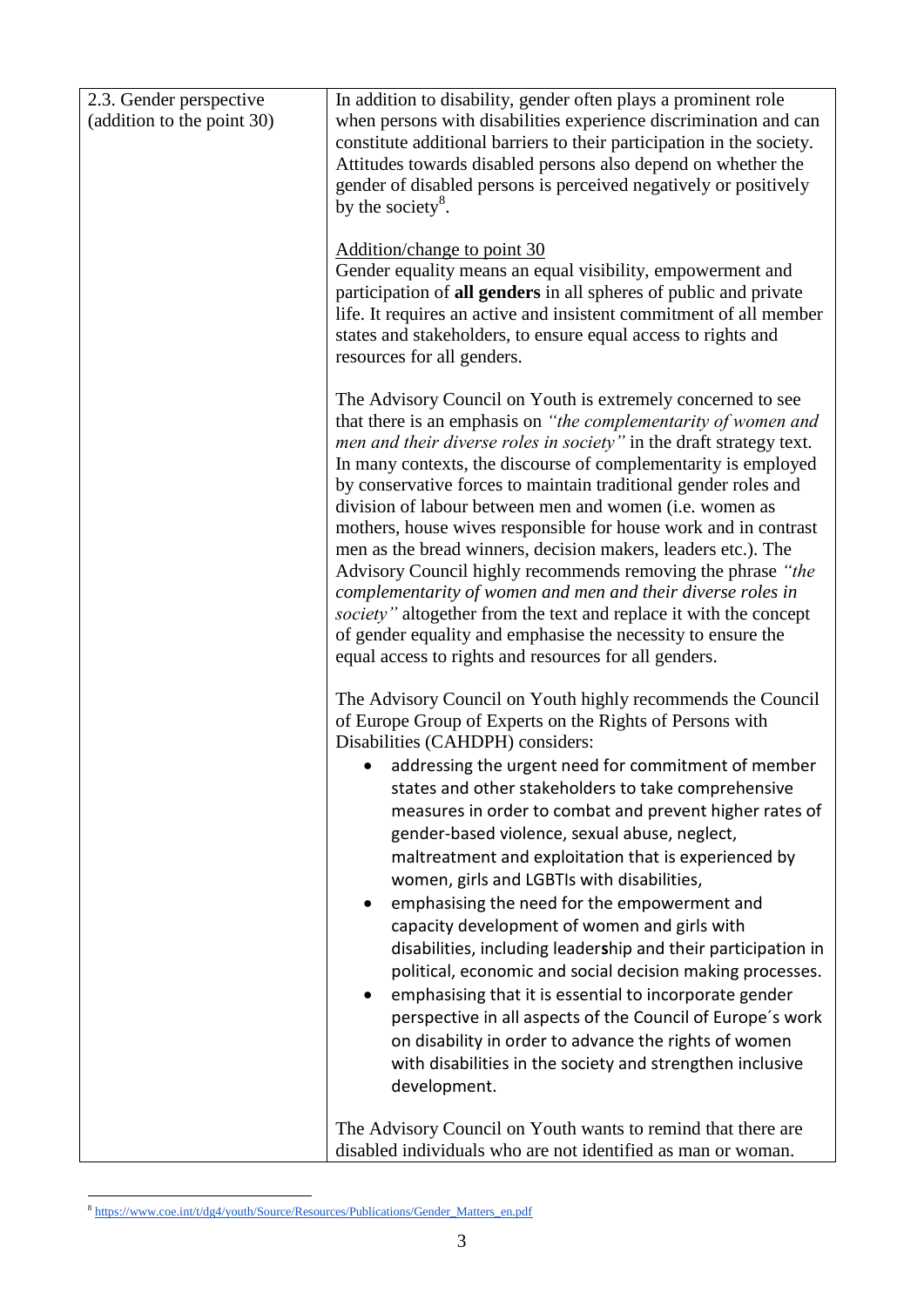|                                                            | There are many disabled individuals all around the world who are<br>transgender, intersex and not fitting into the binary categories of<br>man and woman. For an inclusive CoE disability strategy, it is<br>extremely important not to neglect the existence of lesbian, gay,<br>bisexual, transsexual and intersex individuals with disabilities<br>and consider the discrimination that they face based on sexual<br>orientation, gender identity, gender expression, or sexual<br>characteristics and develop and implement policies in order to<br>combat these discriminations and fulfil diverse needs of LGBTI<br>individuals with disabilities.                                                                                                                                                                                                                                                                                                                                                                             |
|------------------------------------------------------------|--------------------------------------------------------------------------------------------------------------------------------------------------------------------------------------------------------------------------------------------------------------------------------------------------------------------------------------------------------------------------------------------------------------------------------------------------------------------------------------------------------------------------------------------------------------------------------------------------------------------------------------------------------------------------------------------------------------------------------------------------------------------------------------------------------------------------------------------------------------------------------------------------------------------------------------------------------------------------------------------------------------------------------------|
| 2.3. Gender perspective<br>(addition to the point 31)      | Women with disabilities are often face more additional barriers<br>and discriminatory practices in their access to services in society<br>in comparison to men. In order to mitigate these barriers, gender<br>perspectives need to be included in all work and activities within<br>the Council of Europe and at both national and local levels,<br>including in the work of independent monitoring mechanisms,<br>where applicable.                                                                                                                                                                                                                                                                                                                                                                                                                                                                                                                                                                                                |
| 2.4. Multiple discrimination<br>(addition to the point 32) | Young people with disabilities are more likely to face multiple<br>forms of discrimination and/or intersecting forms of oppression. <sup>9</sup><br>Experiencing discrimination at an early age can affect young<br>persons' mental and physical health and well-being, self-esteem<br>and sense of belonging. It can also marginalise young people<br>(both in their private sphere and in society) which often makes<br>young victims of discrimination feel disempowered and<br>helpless <sup>10</sup> which is likely to impact their future. <sup>11</sup>                                                                                                                                                                                                                                                                                                                                                                                                                                                                      |
| 2.5. Education and training<br>(addition to the point 33)  | The Advisory Council of Youth of the Council of Europe<br>considers it a strength that the Draft Strategy document highlights<br>that the right to inclusive education can only be realised in<br>combination with other human rights. The Advisory Council on<br>Youth of the Council of Europe recommends including the use of<br>personal assistance in compliance with Article 19 of UNCRPD<br>and the fundamental principle of full participation shared in both<br>documents (UNCRPD and DAP) in the list of reasonable<br>accommodations. This would not only improve the allocation of<br>resources by increasing tailor made assistance but also promote<br>participation of disabled people in education, which would help<br>remove an important institutional barrier for inclusive education.<br>12<br>As persons with disabilities have different individual needs<br>(not only request) it is suggested to promote inclusive education<br>and training for them.<br>The recommended change in point 34 is as follows: |
|                                                            | "The use of personal assistance among the reasonable                                                                                                                                                                                                                                                                                                                                                                                                                                                                                                                                                                                                                                                                                                                                                                                                                                                                                                                                                                                 |

<sup>1</sup> <sup>9</sup> European Youth Forum 2015, p.18.

125 12 <http://www.ohchr.org/Documents/HRBodies/CRPD/GC/RighttoEducation/TheEuropeanNetworkIndependentLiving-ENIL.doc>

<sup>&</sup>lt;sup>10</sup> European Youth Forum, 2015.

<sup>&</sup>lt;sup>11</sup> Cicognani, E, Zani, B. and Albanesi, C., 2012. Sense of community in adolescence. Global Journal of Community Psychology Practice, 3(4), 119-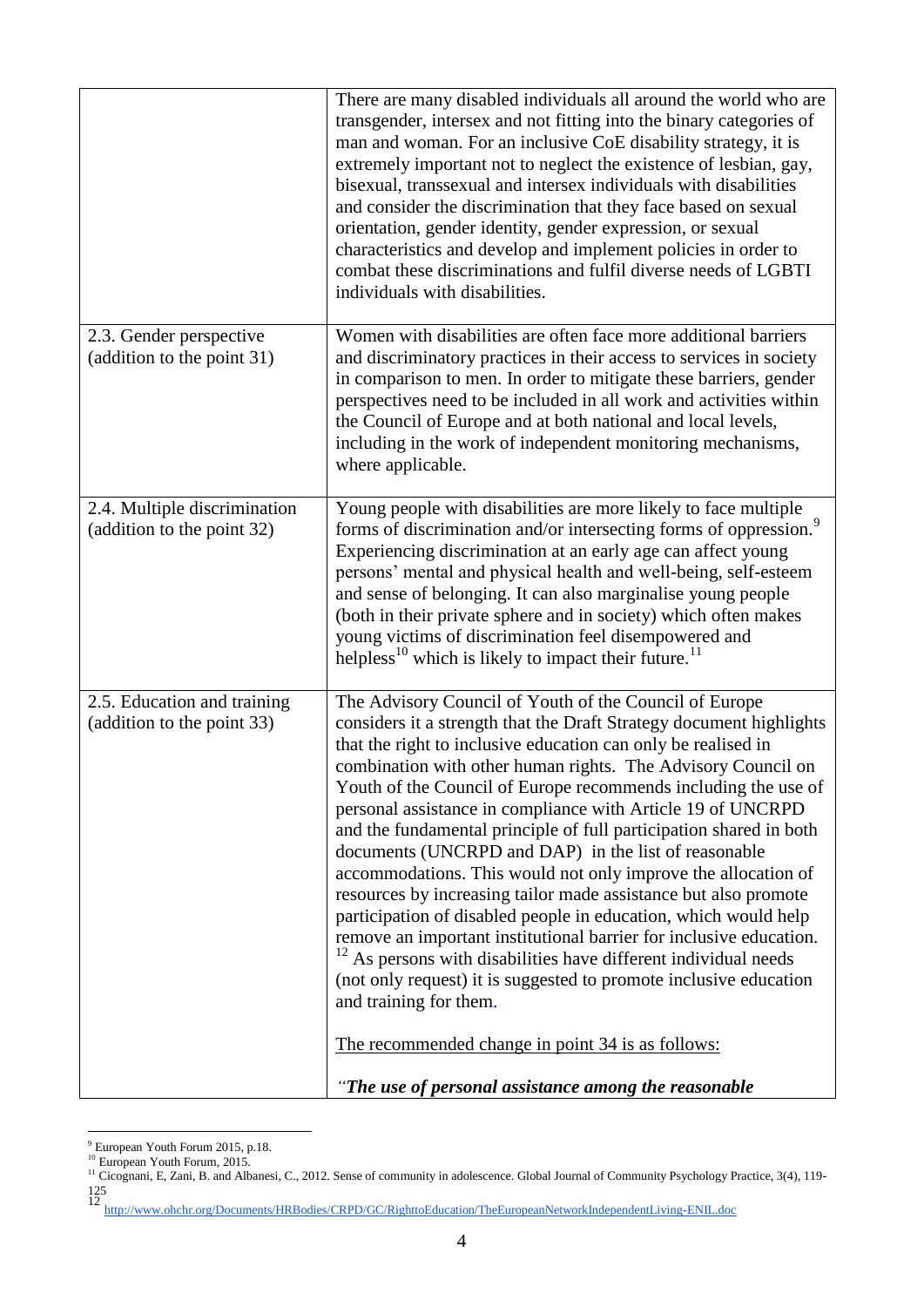|                                                                                 | accommodations and universal design as well as various modes,<br>means and formats of <b>accessible</b> communication including sign<br>languages and braille need to be promoted in the field of<br>education."                                                                                                                                                                                                                                                                                                                                                                                                                                                                                                                                                                                                                                                                                                                  |
|---------------------------------------------------------------------------------|-----------------------------------------------------------------------------------------------------------------------------------------------------------------------------------------------------------------------------------------------------------------------------------------------------------------------------------------------------------------------------------------------------------------------------------------------------------------------------------------------------------------------------------------------------------------------------------------------------------------------------------------------------------------------------------------------------------------------------------------------------------------------------------------------------------------------------------------------------------------------------------------------------------------------------------|
| 3.1.<br>Equality<br>and<br>non-<br>discrimination<br>(addition to the point 39) | The Advisory Council on Youth of the Council of Europe would<br>like to highlight the necessity of attaching high importance to the<br>use of terminologies of <i>integration</i> and <i>inclusion</i> in the disability<br>field. These terminologies are not the same. Integration bases on<br>the notion that everyone should fit in the existing<br>environment/settings, without making adaptations to specific<br>needs. Inclusion, however, bases on the notion of individual<br>differences and therefore it is used to encourage people to be<br>different. An inclusive approach values, respects and celebrates<br>people equally and requires a collaborative approach to transform<br>systems and structures to accommodate the needs of everyone.<br>The terminology of inclusion complies with the United Nations<br>Convention on the Rights of Persons with Disabilities, such as<br>Right to Education, Art.24. |
|                                                                                 | Therefore it is suggested to change the wording from <i>integrate</i> to<br><i>include</i> at the risk analysis table, at the second row: Risk:<br>"Education system and labour market fail to engage and<br><b>integrate include</b> or there is insufficient level of assistance and<br>reasonable accommodation available."<br>As well as in the outcomes: "Increasing amount of educational<br>institutions and places of employment <i>integrate</i> include persons<br>with disabilities and create assistance schemes for them,<br>whenever is needed"                                                                                                                                                                                                                                                                                                                                                                     |
|                                                                                 | As persons with disabilities have diverse needs the ways of<br>ensuring their access to information and assistance should<br>demonstrate variety. Therefore it is suggested to include various<br><b>accessible</b> in the risk analysis table, on the third row: Outcome:                                                                                                                                                                                                                                                                                                                                                                                                                                                                                                                                                                                                                                                        |
|                                                                                 | "Persons with disabilities receive information and assistance by<br>various accessible means, modes and formats, such as including<br>sign language and braille on the legal remedies against<br>discrimination on the basis of disability."                                                                                                                                                                                                                                                                                                                                                                                                                                                                                                                                                                                                                                                                                      |
| 3.2. Awareness-raising<br>(addition to the point 41)                            | The Advisory Council on Youth of the Council of Europe would<br>like to draw attention to Article 1 of the UNCRPD which states<br>"Persons with disabilities include those who have long-term<br>physical, mental, intellectual or sensory impairments which in<br>interaction with various barriers may hinder their full and<br>effective participation in society on an equal basis with others."                                                                                                                                                                                                                                                                                                                                                                                                                                                                                                                              |
|                                                                                 | Based on this, it is recommended to modify the wording to:                                                                                                                                                                                                                                                                                                                                                                                                                                                                                                                                                                                                                                                                                                                                                                                                                                                                        |

<sup>13</sup> <http://www.allfie.org.uk/pages/articles/issue31.html>

<u>.</u>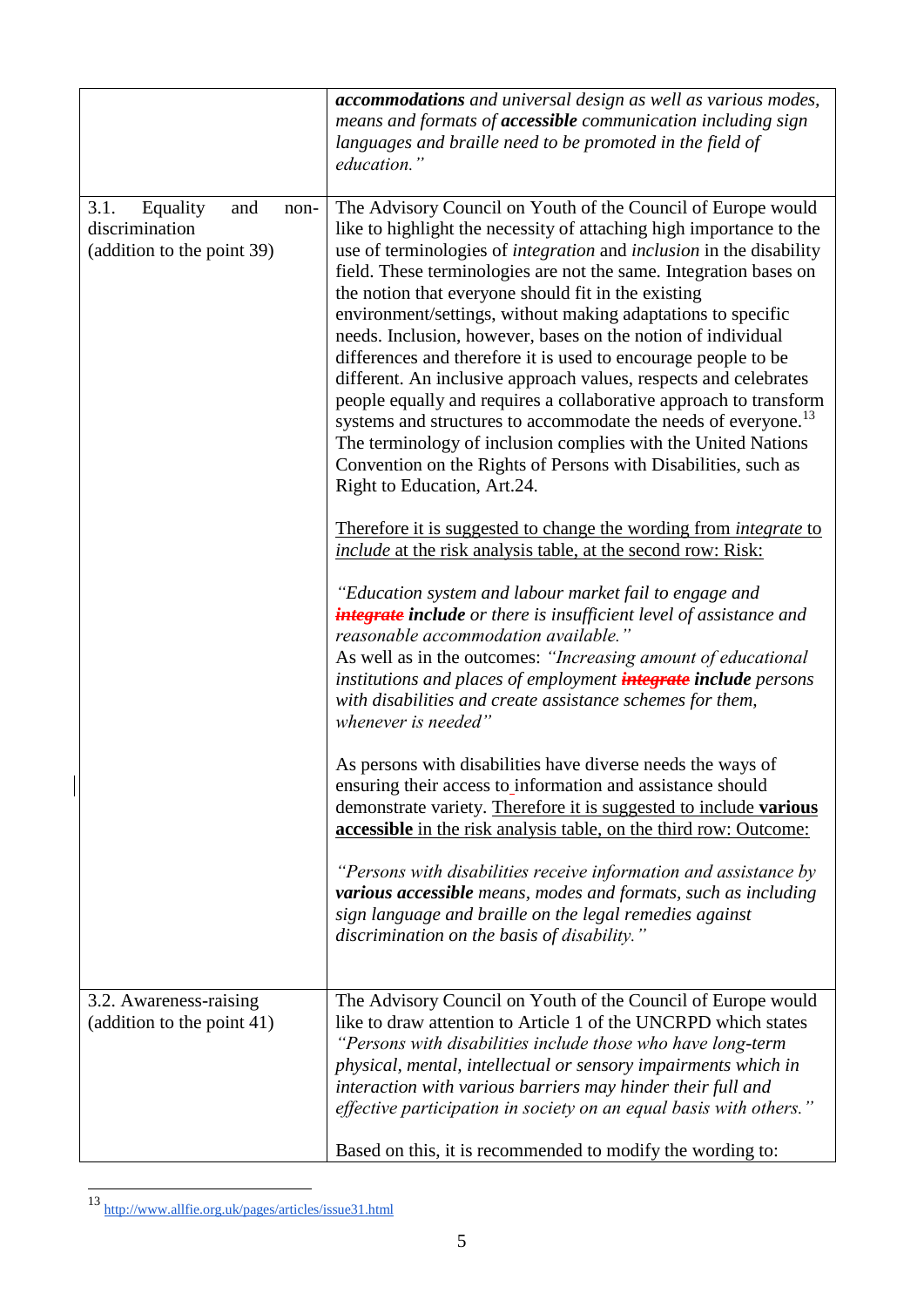|                                                                                                                                  | "consequences of impairment" as it reflects purely to the medical<br>model of disability. Understanding of disability and its impact on<br>individuals and society is essential. Disability should be viewed<br>neither as purely medical nor as purely social: persons with<br>disabilities can often experience barriers arising from their health<br>condition. <sup>14</sup> A balanced approach is needed, giving appropriate<br>weight to the different aspects of disability. <sup>15</sup>                                                                  |
|----------------------------------------------------------------------------------------------------------------------------------|---------------------------------------------------------------------------------------------------------------------------------------------------------------------------------------------------------------------------------------------------------------------------------------------------------------------------------------------------------------------------------------------------------------------------------------------------------------------------------------------------------------------------------------------------------------------|
|                                                                                                                                  | The suggestion to point 41 are the following:                                                                                                                                                                                                                                                                                                                                                                                                                                                                                                                       |
|                                                                                                                                  | "Discriminatory behaviour, stigmatisation and its damaging or<br>harmful consequences on persons with disabilities must be<br>countered by accessible and objective information on disabilities<br>and the consequences of impairments impact of disability on<br>individuals and society in order to promote a better<br>understanding of the needs and fulfilment of rights of persons<br>with disabilities in society and their inclusion in all areas of<br>life."                                                                                              |
|                                                                                                                                  | Small recommendation is to include "active" actors in order to<br>promote the social model of disability as persons with disabilities<br>are active role players in the society and not passive actors as the<br>medical model states.<br>The suggestion would be as follows:<br>"Promote respect, equality, capabilities and increased active<br>participation, involvement and inclusion of persons with<br>disabilities in media, entertainment and cultural life as active<br>actors and users."<br>Awareness-raising – recommendation of ideas Risk analysis – |
|                                                                                                                                  | second row: Mitigation actions:<br>Awareness-raising trainings on disability aimed at representatives<br>of the media                                                                                                                                                                                                                                                                                                                                                                                                                                               |
| 3.3. Accessibility<br>(addition to the point 47 to<br>include the following<br>recommendations as indicated<br>with blue colour) | Promote accessibility and universal design which should not<br>exclude assistive devices for particular groups of persons with<br>disabilities where this is needed. This clearly establishes assistive<br>technologies as a distinct category which should be promoted in<br>addition to the Universal Design <sup>17</sup><br>Information should be shared via the internet and made<br>accessible to persons with disabilities.                                                                                                                                  |
|                                                                                                                                  | The suggestions to the point are the following:<br>"Encourage the various independent Council of Europe<br>monitoring mechanisms to take accessible and user-friendly<br>means, modes and formats of communication, including sign<br>languages, braille and easy to read text, into consideration in their<br>monitoring work as applicable and use these increasingly in their                                                                                                                                                                                    |

<sup>&</sup>lt;sup>14</sup> Thomas C. Female forms: experiencing and understanding disability. Buckingham, Open University Press, 1999.

1

<sup>&</sup>lt;sup>15</sup> Shakespeare T. Disability rights and wrongs. London, Routledge, 2006.

 $<sup>16</sup>$  Forsyth R et al. Participation of young severely disabled children is influenced by their intrinsic impairments and environment. Developmental</sup> Medicine and Child Neurology, 2007,49:345-349. doi:10.1111/j.1469-8749.2007.00345.x PMID:17489807

<sup>&</sup>lt;sup>17</sup> Article 2, UNCRP[D http://www.un.org/disabilities/convention/conventionfull.shtml](http://www.un.org/disabilities/convention/conventionfull.shtml)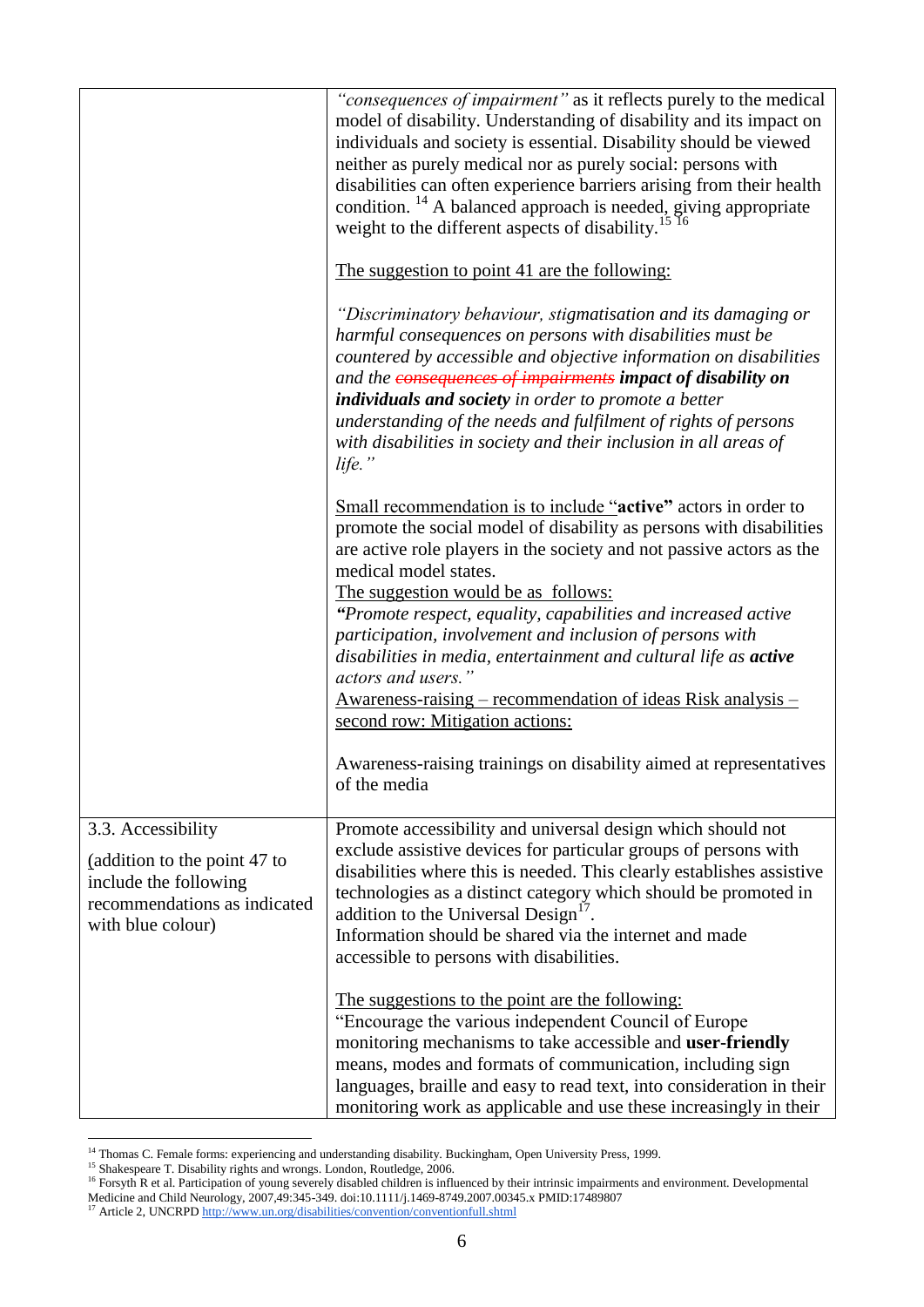|                                                                                                    | publications."<br>"Promote the use of accessible and user-friendly means, modes<br>and formats of communication, including sign languages braille<br>and easy to read text, in all communications, media releases and<br>internet services of the Council of Europe and at the national and<br>local levels."<br>"Promote information and protection measures for persons with<br>disabilities, against the harmful side effects of modern media and<br>technologies. This has especially to do with children and young<br><b>people</b> with disabilities, in accessible means, modes and formats<br>of communication.<br>Accessibility – Risk analysis table Additions to the risk analysis<br>table |
|----------------------------------------------------------------------------------------------------|--------------------------------------------------------------------------------------------------------------------------------------------------------------------------------------------------------------------------------------------------------------------------------------------------------------------------------------------------------------------------------------------------------------------------------------------------------------------------------------------------------------------------------------------------------------------------------------------------------------------------------------------------------------------------------------------------------|
|                                                                                                    | Suggestion to re-phrase it as the following in the main row in the<br>risk analysis table<br>"Persons with disabilities have access independently to all<br>aspects of society on an equal basis with others and are able to<br>receive and impart information and participate in Medias by<br>using sign languages or braille."<br>The suggestion to the point would be as follows:<br>"Persons with disabilities can fully participate in all aspects of<br>society on an equal basis with others and have access to<br>information and can fully participate in Medias with the support<br>of various accessible ways of communication, such as including<br>sign languages and braille.'           |
|                                                                                                    | It is recommended to re-phrase the sentence "due to their<br><i>disability</i> " as it purely reflects to the medical model of disability.<br>As it is highlighted in the Word Report on Disability "A person's<br>environment has a huge impact on the experience and extent of<br>disability. Inaccessible environments create disability by creating<br>barriers to participation and inclusion." (WHO, Word Report on<br>Disability, 2011, p.4)<br>Suggestion to re-phrase it as the following first row -risks:                                                                                                                                                                                   |
|                                                                                                    | "Persons with disabilities have limited or no access to society in<br>general and to information in specific due to their disability."<br>The suggestion the point would be the following:<br>"Persons with disabilities face barriers to fully participate in<br>society in general and experience obstacles accessing information<br>in specific due to the inaccessible environments creating barriers"                                                                                                                                                                                                                                                                                             |
| 3.4. Equal recognition before<br>the law<br>(Risk analysis table:<br>Suggestions for ideas: Second | To promote including disability law in the curriculum of<br>the law degree programmes at third level education in the<br>Member States of the Council of Europe<br>To promote including disability awareness-raising                                                                                                                                                                                                                                                                                                                                                                                                                                                                                   |
| row – Mitigation actions)                                                                          | training for staff of the police stations/departments                                                                                                                                                                                                                                                                                                                                                                                                                                                                                                                                                                                                                                                  |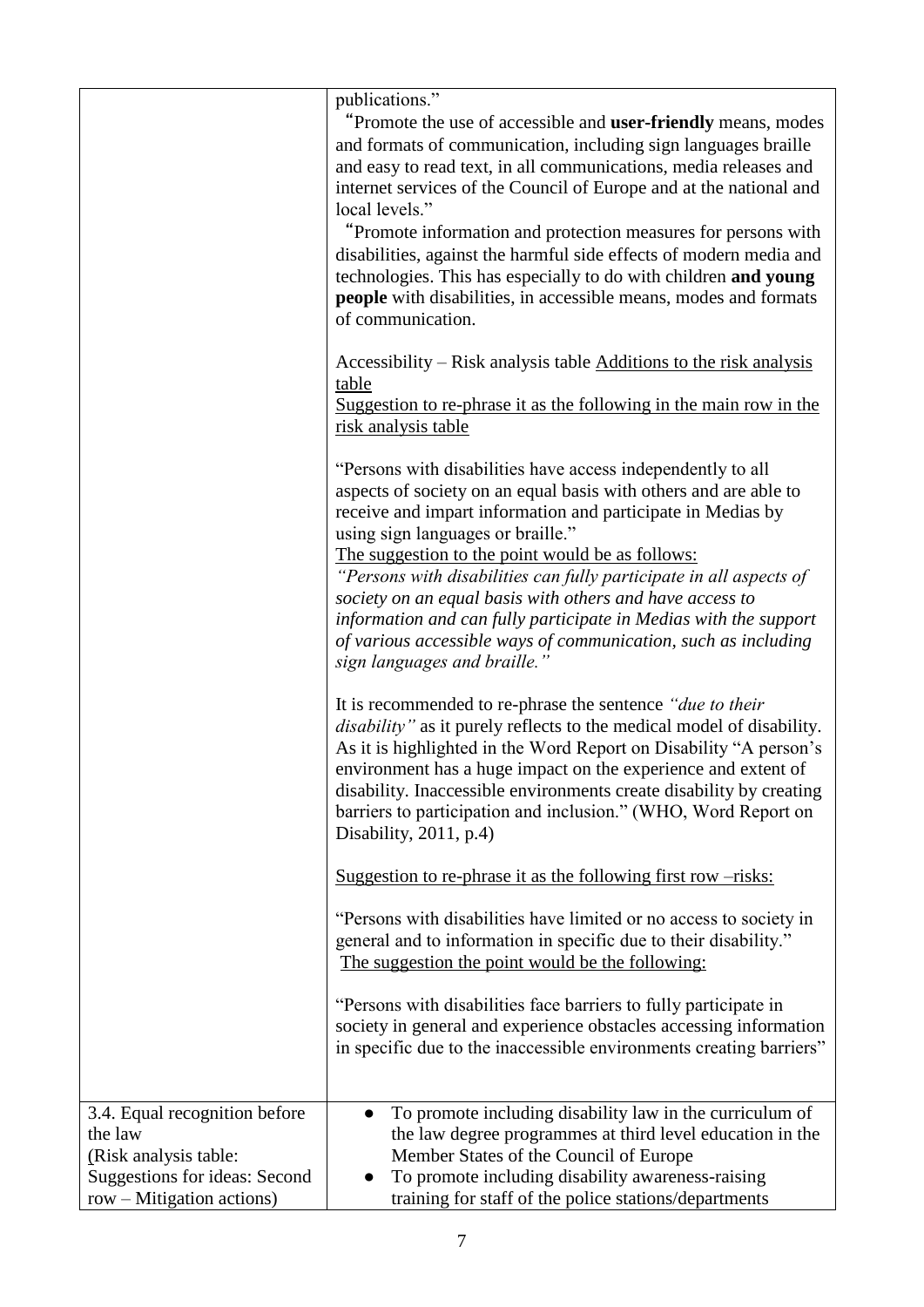|                                                                                                                            | To provide awareness-raising training to relevant actors<br>$\bullet$<br>such as including personnel working at court and relevant<br>departments and lawyers<br>To provide training to the relevant support workers and<br>$\bullet$<br>other relevant actors how to facilitate supported decision-<br>making.                                                                                                                                                                                                                                                                                                                                      |
|----------------------------------------------------------------------------------------------------------------------------|------------------------------------------------------------------------------------------------------------------------------------------------------------------------------------------------------------------------------------------------------------------------------------------------------------------------------------------------------------------------------------------------------------------------------------------------------------------------------------------------------------------------------------------------------------------------------------------------------------------------------------------------------|
| 3.5. Freedom from<br>exploitation, violence and<br>abuse<br>(addition to the point 52<br>indicated with blue colour)       | Compared to the general population, persons with disabilities,<br>particularly persons with complex needs, persons living in<br>institutional arrangements and persons at risk of multiple<br>discrimination (especially women, children and young people,<br>elderly persons etc.), face a higher risk of violence and abuse of<br>various types (physical, sexual, financial or psychological).<br>Persons with disabilities and often young people with<br>disabilities are targets to hate crime and bullying, especially on<br>the internet, are also through other forms of exploitation,<br>violence and abuse.                               |
|                                                                                                                            | Provide and promote human rights based and disability related<br>training (for example within the framework of the Council of<br>Europe HELP-programme or provide skills and knowledge to<br>young people through the Youth Department of the Council<br>of Europe, how to recognize and react to exploitation,<br>violence and abuse of persons with disabilities, including<br>young persons with disabilities, that are at a risk of multiple<br>discrimination) to professionals to enable them to recognize and<br>to react to exploitation, violence and abuse of persons with<br>disabilities, including the risk of multiple discrimination. |
|                                                                                                                            | "Identify, collect and disseminate any existing good practices<br>aiming at facilitating access of persons with disabilities<br>(including children, young people and persons with complex<br>need) to legal protection and necessary assistance in cases of<br>exploitation, violence and abuse on an equal basis with others<br>and according to their individual needs;"                                                                                                                                                                                                                                                                          |
| 3.5. Freedom of exploitation,<br>violence and abuse<br>(addition to the risk analysis<br>table first row $-$ Risks) (p.14) | The Advisory Council on Youth of the Council of Europe would<br>like to recommend including the risk of children and young<br>people to be exposed to particular risks because they may be<br>placed in institutional settings and or personal care, which often<br>results in being placed in unique situations. <sup>18</sup> They may also be<br>subjected to personal violence in their relationships, homes and<br>communities, which are relatively "ordinary" life experiences.                                                                                                                                                               |
|                                                                                                                            | Suggestion to re-phrase it as the following<br>"Violence against persons with disabilities and especially<br>against children and young people with disabilities, including in<br>the institutions or private homes, is not recognised or talked<br>about."                                                                                                                                                                                                                                                                                                                                                                                          |

<sup>1</sup> <sup>18</sup> [http://www.coe.int/t/e/social\\_cohesion/soc-sp/Abuse%20\\_E%20in%20color.pdf](http://www.coe.int/t/e/social_cohesion/soc-sp/Abuse%20_E%20in%20color.pdf)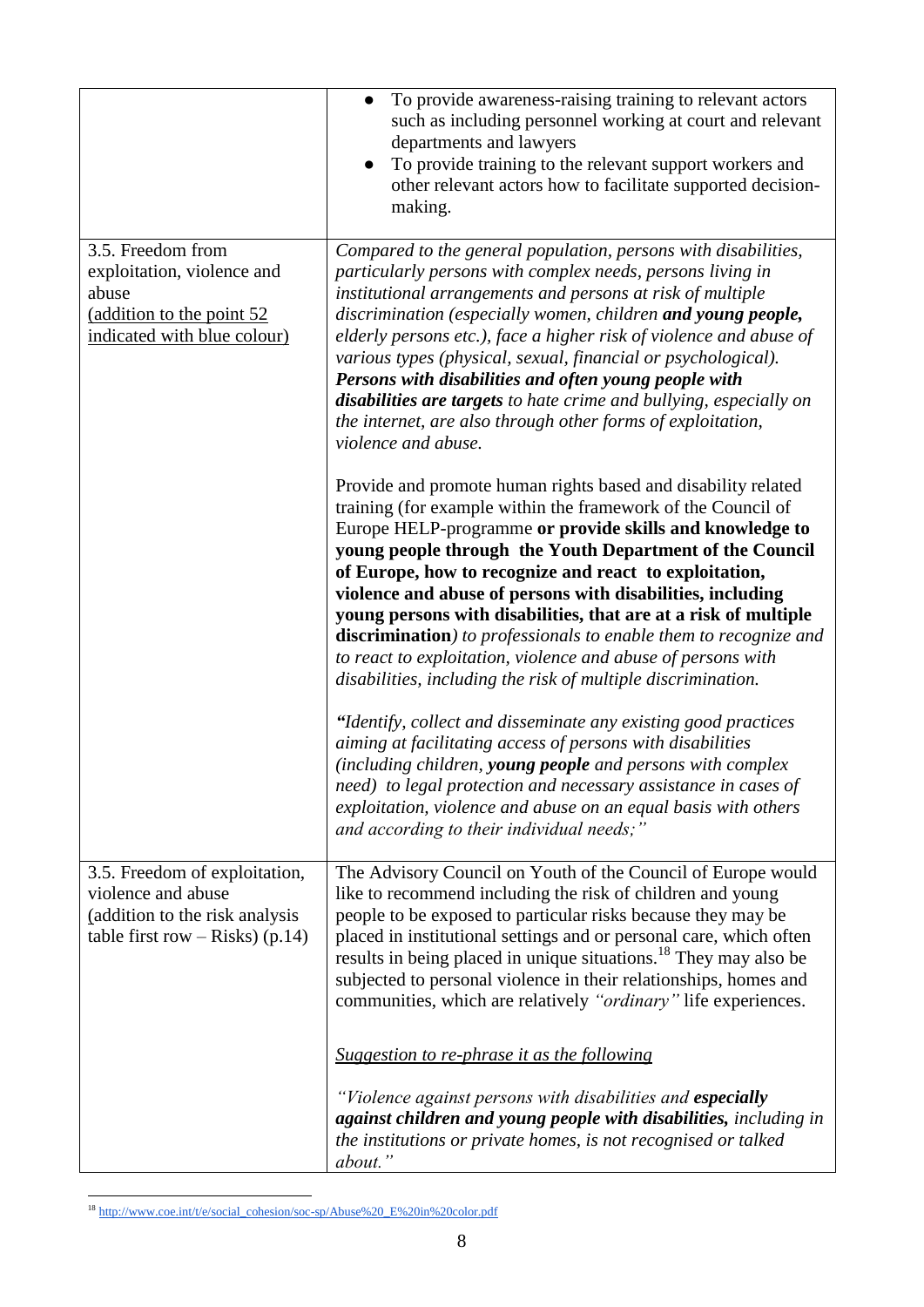| addition to the risk analysis<br>table second row $-$ risks (p.8) | The Advisory Council on Youth of the Council of Europe would<br>like to highlight and recommend to include the specific risk as<br>the situation of young people. Disabilities including young<br>women with disabilities who are extremely vulnerable to abuse<br>and exploitation, especially those who find it hard to<br>communicate or express their feelings. Education and access to<br>health services (especially linked to HIV and AIDS) were major<br>problem areas. <sup>19</sup><br>Suggestion to re-phrase it as the following<br>"Claims of exploitation, violence and abuse of persons with<br>disabilities, especially children and young people with<br>disabilities are not taken seriously or understood by family<br>members, professionals or authorities."                                                                                                                                                                                         |
|-------------------------------------------------------------------|---------------------------------------------------------------------------------------------------------------------------------------------------------------------------------------------------------------------------------------------------------------------------------------------------------------------------------------------------------------------------------------------------------------------------------------------------------------------------------------------------------------------------------------------------------------------------------------------------------------------------------------------------------------------------------------------------------------------------------------------------------------------------------------------------------------------------------------------------------------------------------------------------------------------------------------------------------------------------|
| 4.1. Institutional settings<br>(addition to point 56)             | <b>Question:</b> Is it possible to list the Youth Department of the<br>Council of Europe?                                                                                                                                                                                                                                                                                                                                                                                                                                                                                                                                                                                                                                                                                                                                                                                                                                                                                 |
| 4.2. Partnership<br>(addition to the point 63)                    | "In many contexts worldwide, most especially in developing<br>countries, young people with disabilities struggle to be heard.<br>Their needs, aspirations and contributions are often overlooked<br>and, as a group, they remain nearly invisible. The policy<br>frameworks of the CRPD (refers to the UNCRPD) $[]$<br>empowering young people with disabilities to tackle the multiple<br>and interlocking challenges before them and influence policies<br>and practices to their benefit." $^{20}$<br>The Advisory Council on Youth of the Council of Europe is in a<br>unique position under the co-management framework of the<br>Youth Department of the Council of Europe to represent the<br>voice of many young people, including young people with<br>disabilities across Europe. The Advisory Council of Youth aims<br>to mainstream youth in other departments of the Council of<br>Europe in collaboration with the Council of Europe's Youth<br>Department. |
|                                                                   | The Advisory Council on Youth of the Council of Europe<br>encourages to include<br>"Additionally, the Council of Europe will seek to involve, engage<br>and use the experience and expertise of civil society<br>organisations of and for persons with disabilities, and young<br>people with disabilities if feasible in the development,<br>implementation and assessment of policies, programmes and<br>activities and encourages the member States to do the same at the<br>national and local levels."                                                                                                                                                                                                                                                                                                                                                                                                                                                               |

<sup>&</sup>lt;u>.</u>

<sup>&</sup>lt;sup>19</sup> <http://www.un.org/esa/socdev/unyin/publications/youth-disabilities.pdf><br><sup>20</sup> UN,2011, p.1[1 http://www.un.org/esa/socdev/unyin/publications/youth-disabilities.pdf](http://www.un.org/esa/socdev/unyin/publications/youth-disabilities.pdf)